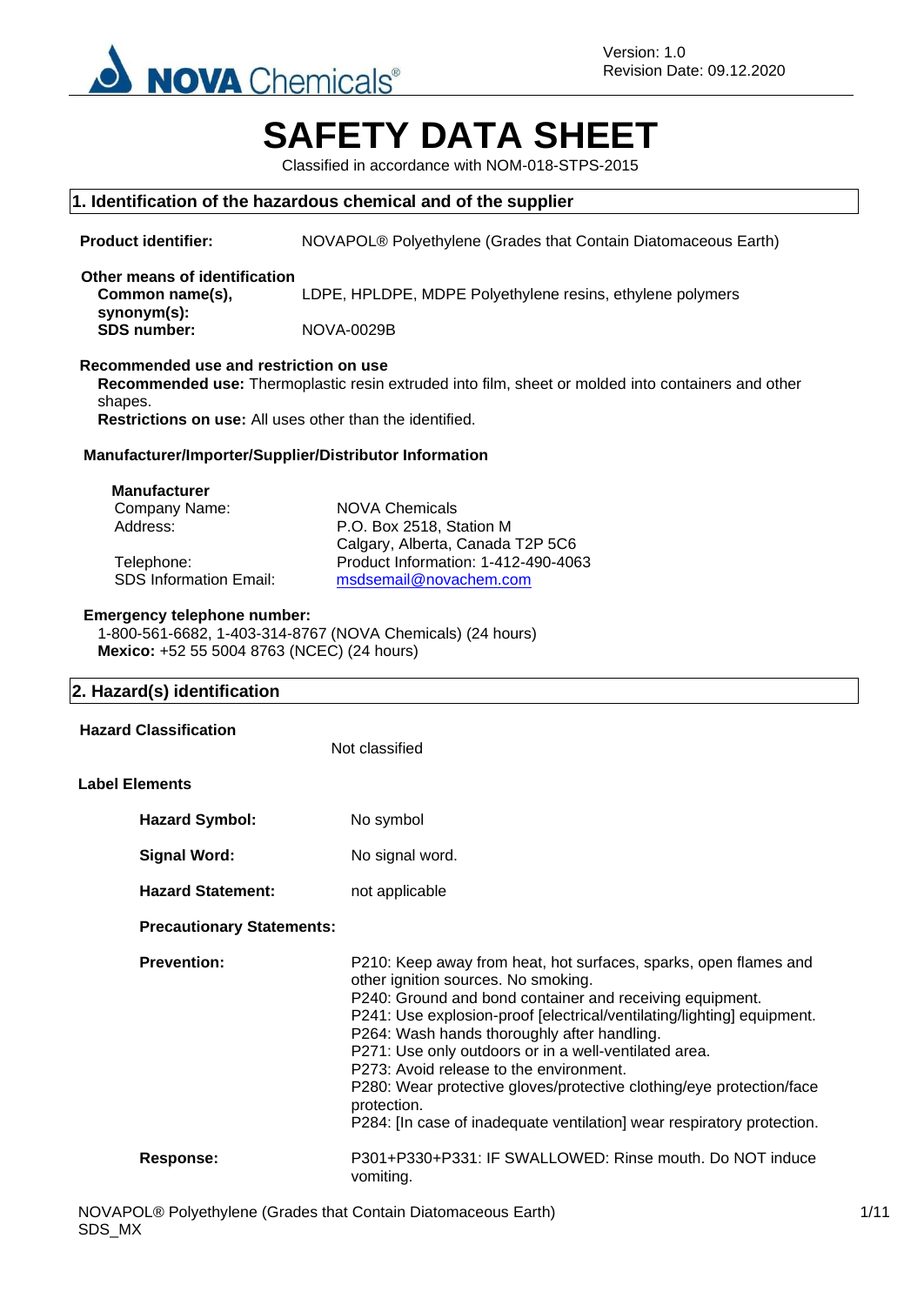|                                               | P313: Get medical advice/attention.<br>P302+P352: IF ON SKIN: Wash with plenty of water/soap.<br>P332+P313: If skin irritation occurs: Get medical advice/attention.<br>P304+P340: IF INHALED: Remove person to fresh air and keep<br>comfortable for breathing.<br>P305+P351+P338: IF IN EYES: Rinse cautiously with water for several<br>minutes. Remove contact lenses, if present and easy to do. Continue<br>rinsing. |
|-----------------------------------------------|----------------------------------------------------------------------------------------------------------------------------------------------------------------------------------------------------------------------------------------------------------------------------------------------------------------------------------------------------------------------------------------------------------------------------|
| Storage:                                      | P401: Store in accordance with local/regional/national regulations.<br>P410: Protect from sunlight.                                                                                                                                                                                                                                                                                                                        |
| Disposal:                                     | P501: Dispose of contents/container in accordance with<br>local/regional/national/international regulations.<br>P502: Refer to manufacturer or supplier for information on recovery or<br>recycling.                                                                                                                                                                                                                       |
| Hazard(s) not otherwise classified<br>(HNOC): | If small particles are generated during further processing, handling or by<br>other means, may form combustible dust concentrations in air. Spilled<br>product may create a dangerous slipping hazard.                                                                                                                                                                                                                     |

# **3. Composition/information on ingredients**

### **Mixtures**

|                                                                        | <b>Chemical Identity</b>                                                                                 | Common name and synonyms                                                                                                                                                                                                                                                                                                                          | <b>CAS number</b> | Concentration* |
|------------------------------------------------------------------------|----------------------------------------------------------------------------------------------------------|---------------------------------------------------------------------------------------------------------------------------------------------------------------------------------------------------------------------------------------------------------------------------------------------------------------------------------------------------|-------------------|----------------|
|                                                                        | Silica, cristobalite                                                                                     | Crystalline silica                                                                                                                                                                                                                                                                                                                                | 14464-46-1        | $0.1 - 0.3\%$  |
|                                                                        | * All concentrations are percent by weight.                                                              |                                                                                                                                                                                                                                                                                                                                                   |                   |                |
|                                                                        | <b>Additional Information:</b><br>The silica, cristobalite is inextricably bound or coated in the resin. |                                                                                                                                                                                                                                                                                                                                                   |                   |                |
|                                                                        | 4. First-aid measures                                                                                    |                                                                                                                                                                                                                                                                                                                                                   |                   |                |
|                                                                        | Inhalation:                                                                                              | IF INHALED: Remove person to fresh air and keep comfortable for<br>breathing. Get medical advice/attention.                                                                                                                                                                                                                                       |                   |                |
|                                                                        | Ingestion:                                                                                               | IF SWALLOWED: Rinse mouth. Do NOT induce vomiting. Get medical<br>advice/attention.                                                                                                                                                                                                                                                               |                   |                |
|                                                                        | <b>Skin Contact:</b>                                                                                     | IF ON SKIN: Wash with plenty of water/soap. If skin irritation occurs: Get<br>medical advice/attention.                                                                                                                                                                                                                                           |                   |                |
|                                                                        | Eye contact:                                                                                             | IF IN EYES: Rinse cautiously with water for several minutes. Remove<br>contact lenses, if present and easy to do. Continue rinsing. Get medical<br>advice/attention.                                                                                                                                                                              |                   |                |
| Most important symptoms/effects, acute and delayed                     |                                                                                                          |                                                                                                                                                                                                                                                                                                                                                   |                   |                |
|                                                                        | <b>Symptoms:</b>                                                                                         | Thermal burns. Respiratory irritation. Mechanical irritation. The silica,<br>cristobalite is inextricably bound or coated in the resin, which<br>minimizes the likelihood of exposure.                                                                                                                                                            |                   |                |
| Indication of immediate medical attention and special treatment needed |                                                                                                          |                                                                                                                                                                                                                                                                                                                                                   |                   |                |
|                                                                        | <b>Treatment:</b>                                                                                        | After adequate first aid, no further treatment is required unless<br>symptoms reappear. For more detailed medical emergency support<br>information, call 1-800-561-6682 or 1-403-314-8767 (24 hours, NOVA<br>Chemicals Emergency Response). Burns should be treated as<br>thermal burns. Molten resin will come off as healing occurs; therefore, |                   |                |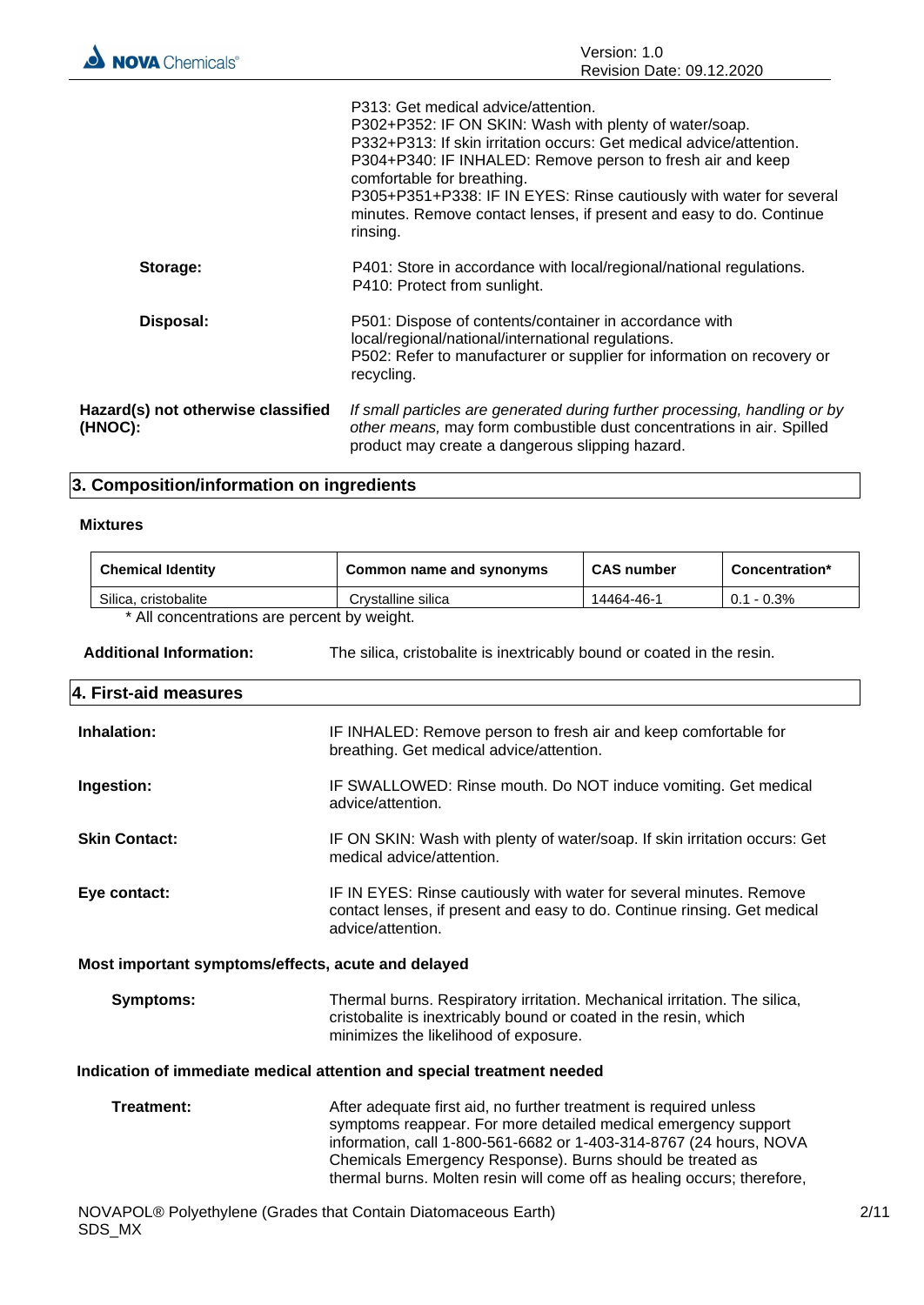immediate removal from the skin is not necessary. Treatment should be directed at the control of symptoms and the clinical condition of the patient. No adverse effects due to ingestion are expected. The silica, cristobalite is inextricably bound or coated in the resin, which minimizes the likelihood of exposure.

# **5. Fire-fighting measures General Fire Hazards:** Solid resins support combustion but do not meet combustible definition. Product will burn at high temperatures but is not considered flammable. Under fire conditions, product will readily burn and emit irritating smoke.

Powdered material may form explosive dust-air mixtures.

#### **Suitable (and unsuitable) extinguishing media**

| <b>Suitable extinguishing</b><br>media:                       | Water fog or water spray. Small fires: Dry chemical, carbon dioxide (CO2)<br>or foam.                                                                                                                                                                                                                                                                                                                                                                                                                                                                                                                         |  |
|---------------------------------------------------------------|---------------------------------------------------------------------------------------------------------------------------------------------------------------------------------------------------------------------------------------------------------------------------------------------------------------------------------------------------------------------------------------------------------------------------------------------------------------------------------------------------------------------------------------------------------------------------------------------------------------|--|
| <b>Unsuitable extinguishing</b><br>media:                     | Avoid water in straight hose stream; will scatter and spread fire.                                                                                                                                                                                                                                                                                                                                                                                                                                                                                                                                            |  |
| <b>Specific hazards arising from</b><br>the chemical:         | Upon heating, polyethylene may emit various oligomers, waxes and<br>oxygenated hydrocarbons as well as carbon dioxide, carbon monoxide and<br>small amounts of other organic vapors (e.g. aldehydes, acrolein). Inhalation<br>of these decomposition products may be hazardous. Powdered material<br>may form explosive dust-air mixtures. Risk of dust-air explosion is<br>increased if flammable vapors are also present. Static discharge: material<br>can accumulate static charges which may cause an incendiary electrical<br>discharge.                                                                |  |
| Special protective equipment and precautions for firefighters |                                                                                                                                                                                                                                                                                                                                                                                                                                                                                                                                                                                                               |  |
| <b>Special fire fighting</b><br>procedures:                   | Keep upwind. Keep unauthorized personnel away. Move containers from<br>fire area if you can do so without risk. Fight fire from maximum distance or<br>use unmanned holders or monitor nozzles. Apply extinguishing media<br>carefully to avoid creating airborne dust. Water may be used to flood the<br>area. Use water spray to cool fire exposed surfaces and to protect<br>personnel. Avoid inhaling any smoke and combustion materials. Remove<br>and isolate contaminated clothing and shoes. Prevent runoff from fire<br>control or dilution from entering streams, sewers, or drinking water supply. |  |
| Special protective equipment<br>for fire-fighters:            | Firefighters must use standard protective equipment including flame<br>retardant coat, helmet with face shield, gloves, rubber boots, and in<br>enclosed spaces, SCBA.                                                                                                                                                                                                                                                                                                                                                                                                                                        |  |

#### **6. Accidental release measures**

| Personal precautions,<br>protective equipment and<br>emergency procedures: | Isolate area. Alert stand-by emergency and fire fighting personnel. Dust<br>deposits should not be allowed to accumulate on surfaces, as these may<br>form an explosive mixture if they are released into the atmosphere in<br>sufficient concentration.                                                                                                                                                                                                                                                                                                         |
|----------------------------------------------------------------------------|------------------------------------------------------------------------------------------------------------------------------------------------------------------------------------------------------------------------------------------------------------------------------------------------------------------------------------------------------------------------------------------------------------------------------------------------------------------------------------------------------------------------------------------------------------------|
| Methods and material for<br>containment and cleaning<br>up:                | Wear appropriate personal protective equipment. Do not touch or walk<br>through spilled material. In case of leakage, eliminate all ignition sources.<br>Stop leak if safe to do so. Prevent entry into waterways, sewer, basements<br>or confined areas. Spilled product may create a dangerous slipping hazard.<br>Use appropriate tools to put the spilled solid in an appropriate disposal or<br>recovery container. Recover and reclaim or recycle, if practical. Avoid<br>dispersal of dust in the air (i.e., clearing dust surfaces with compressed air). |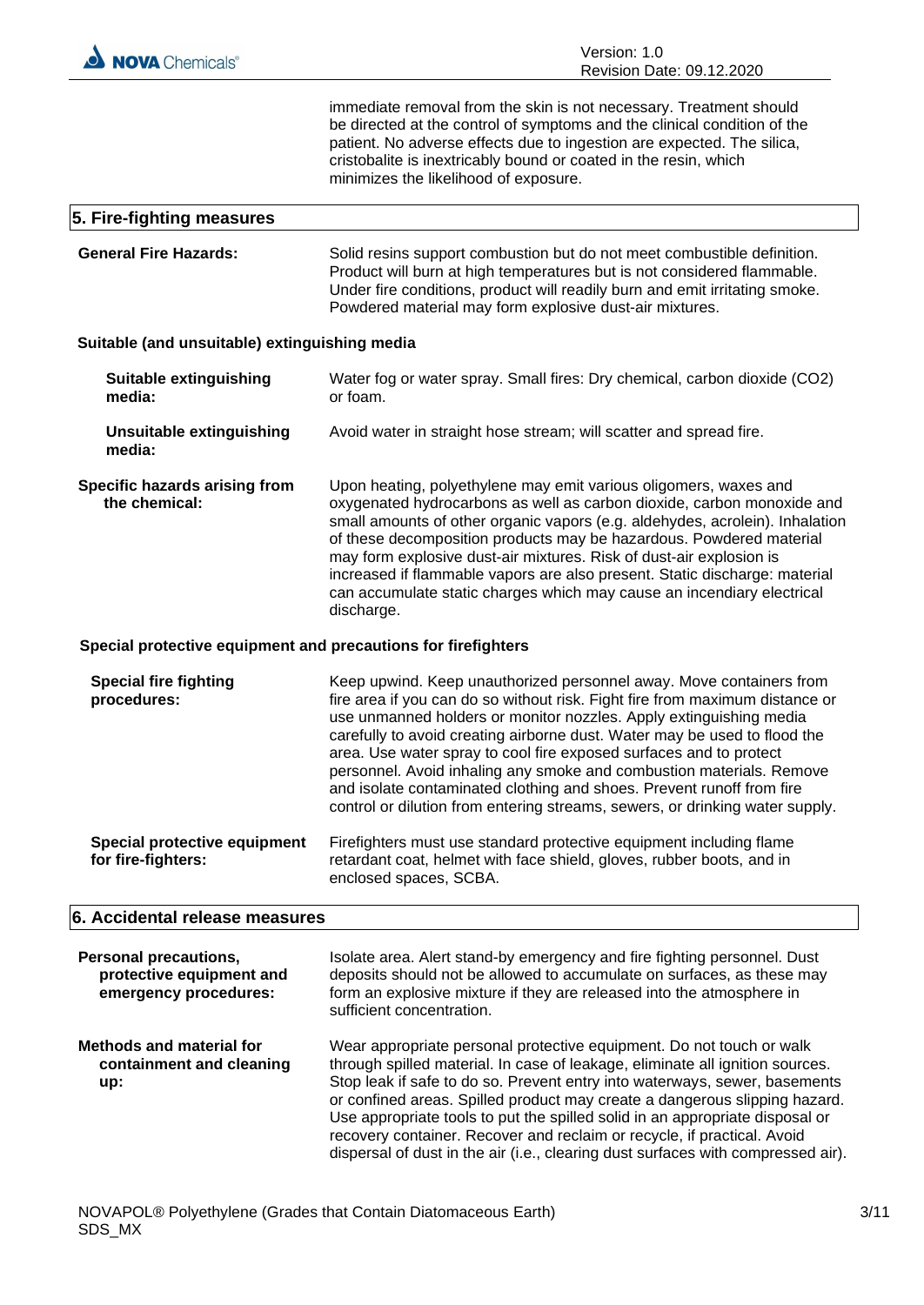| 7. Handling and storage                                             |                                                                                                                                                                                                                                                                                                                                                                                                                                                                                                                                                                                                                                                                                                                                                                                                                                                            |
|---------------------------------------------------------------------|------------------------------------------------------------------------------------------------------------------------------------------------------------------------------------------------------------------------------------------------------------------------------------------------------------------------------------------------------------------------------------------------------------------------------------------------------------------------------------------------------------------------------------------------------------------------------------------------------------------------------------------------------------------------------------------------------------------------------------------------------------------------------------------------------------------------------------------------------------|
| Precautions for safe handling:                                      | Keep away from uncontrolled heat and incompatible materials. Ground all<br>material handling and transfer equipment. Wash hands thoroughly after<br>handling. Prevent dust accumulation to minimize explosion hazard. For<br>additional information on control of static and minimizing potential dust and<br>fire hazards, refer to NFPA-654, "Standard for the Prevention of Fire and<br>Dust Explosions from the Manufacturing, Processing and Handling of<br>Combustible Particulate Solids, 2013 Edition". Use in a well-ventilated area.<br>Avoid release to the environment. Wear eye protection/protective gloves as<br>needed/wear full face-shield during thermal processing if contact with<br>molten material is possible/wear respirator if dusty. Spilled product may<br>create a dangerous slipping hazard.                                 |
| Conditions for safe storage,<br>including any<br>incompatibilities: | Store in accordance with all current regulations and standards. Storage<br>area should be clearly identified, well-illuminated and clear of obstruction.<br>Store in closed, grounded and properly designed vessels. Keep away from<br>uncontrolled heat and incompatible materials. Protect from sunlight.<br>Outdoor storage of product in bags requires protection from ultra-violet<br>sunlight by use of a UV stabilized bag or alternate means. Avoid<br>accumulation of dust by frequent cleaning and suitable construction of<br>storage and handling areas. Keep shovels and vacuum systems readily<br>available for cleanup of loose material. DO NOT enter filled bulk containers<br>and attempt to walk over product, due to risk of slipping and possible<br>suffocation. Use a fall arrest system when working near open bulk<br>containers. |

## **8. Exposure controls/personal protection**

# **Control Parameters**

**Occupational Exposure Limits**

During dusty conditions ACGIH recommends for Particles (insoluble or poorly soluble) not otherwise specified a TWA of 10 mg/m3 (inhalable particles), 3 mg/m3 TWA (respirable particles). **Mexico:** 10 mg/m3 (TWA) (Inhalable); 3 mg/m3 (TWA) (Respirable); For Particles Not Otherwise Specified The silica, cristobalite is inextricably bound or coated in the resin, which minimizes the likelihood of exposure.

| <b>Chemical Identity</b> | Type           | <b>Exposure Limit Values</b> | <b>Source</b>                         |
|--------------------------|----------------|------------------------------|---------------------------------------|
| Silica, cristobalite -   | <b>VLE-PPT</b> | $0.025 \,\mathrm{mq/m3}$     | Mexico. OELs. (NOM-010-STPS-2014      |
| Respirable fraction.     |                |                              | Chemical Pollutants at the Workplace; |
|                          |                |                              | Assessment and Control), as amended   |

**Appropriate Engineering Controls**

Engineering methods to reduce hazardous exposure are preferred controls. Methods include mechanical ventilation (dilution and local exhaust) process or personal enclosure, remote and automated operation, control of process conditions, leak detection and repair systems, and other process modifications. Ensure all exhaust ventilation systems are discharged to outdoors, away from air intakes and ignition sources. Supply sufficient replacement air to make up for air removed by exhaust systems. Administrative (procedure) controls and use of personal protective equipment may also be required. It is recommended that all dust control equipment such as local exhaust ventilation and material transport systems involved in handling of this product contain explosion relief vents or an explosion suppression system or an oxygen-deficient environment. Use only appropriately classified electrical equipment and powered industrial trucks.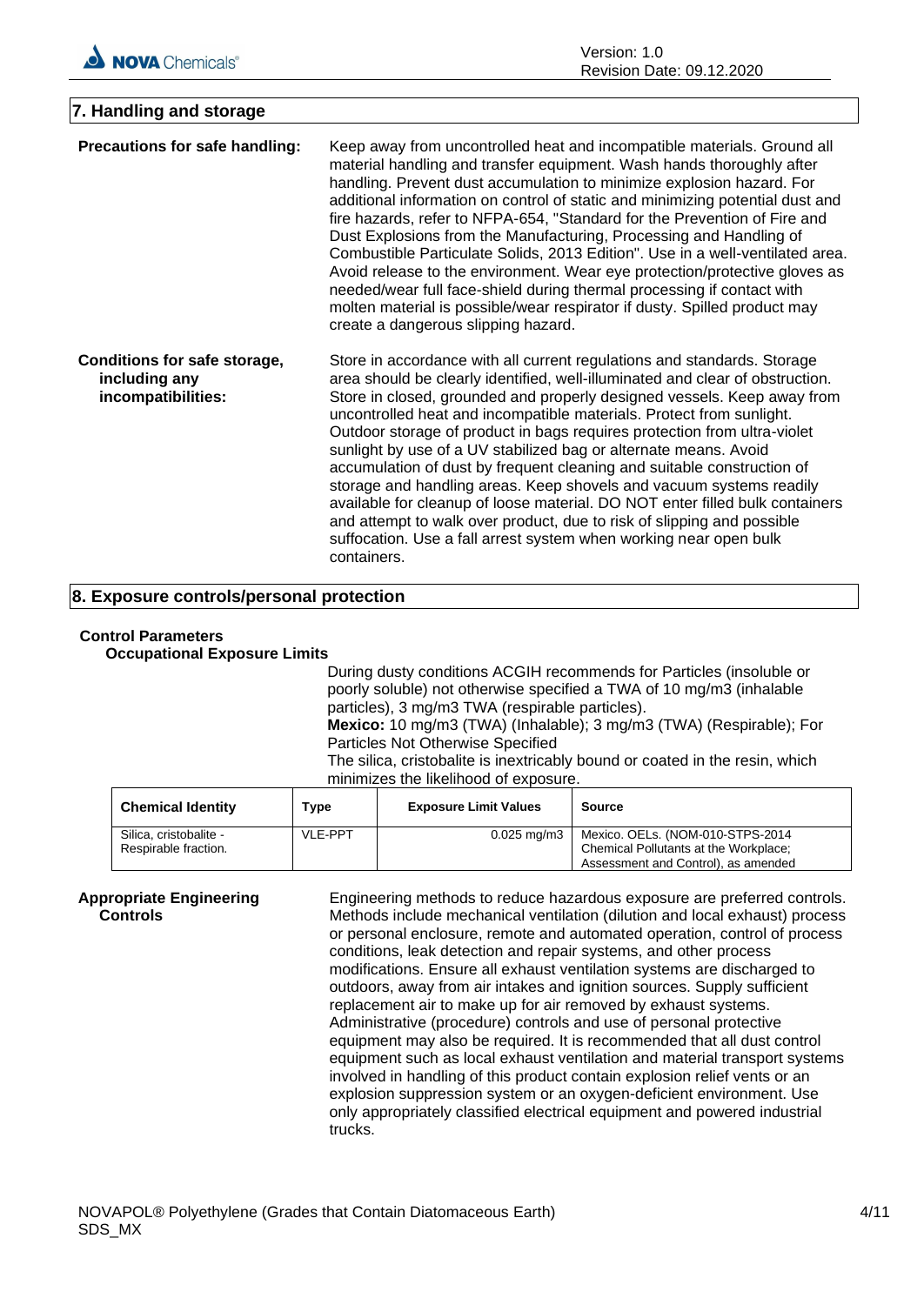

#### **Individual protection measures, such as personal protective equipment**

| <b>General information:</b>                       | Personal protective equipment (PPE) should not be considered a long-term<br>solution to exposure control. Employer programs to properly select, fit,<br>maintain and train employees to use equipment must accompany PPE.<br>Consult a competent industrial hygiene resource, the PPE manufacturer's<br>recommendation, and/or applicable regulations to determine hazard<br>potential and ensure adequate protection. |
|---------------------------------------------------|------------------------------------------------------------------------------------------------------------------------------------------------------------------------------------------------------------------------------------------------------------------------------------------------------------------------------------------------------------------------------------------------------------------------|
| <b>Eye/face protection:</b>                       | Safety glasses. Wear a face shield when working with molten material.                                                                                                                                                                                                                                                                                                                                                  |
| <b>Skin Protection</b><br><b>Hand Protection:</b> | Wear gloves to protect against thermal burns.                                                                                                                                                                                                                                                                                                                                                                          |
| Other:                                            | Wear appropriate clothing to prevent any possibility of skin contact. Wear<br>work clothes with long sleeves and pants. Safety footwear with good<br>traction is recommended to help prevent slipping. Static Dissipative (SD)<br>rated footwear is also recommended.                                                                                                                                                  |
| <b>Respiratory Protection:</b>                    | Appropriate NIOSH approved air-purifying respirator or self-contained<br>breathing apparatus should be used. Air supplied breathing apparatus must<br>be used when oxygen concentrations are low or if airborne concentrations<br>exceed the limits of the air-purifying respirators.                                                                                                                                  |
| <b>Hygiene measures:</b>                          | Use effective control measures and PPE to maintain worker exposure to<br>concentrations that are below these limits. Ensure that eyewash stations<br>and safety showers are in close proximity to work locations.                                                                                                                                                                                                      |

# **9. Physical and chemical properties**

| Appearance                                            |                                                                                             |
|-------------------------------------------------------|---------------------------------------------------------------------------------------------|
| <b>Physical state:</b>                                | solid                                                                                       |
| Form:                                                 | Pellets or Granular powder                                                                  |
| Color:                                                | white / colorless / translucent                                                             |
| Odor:                                                 | Minimal, Mild                                                                               |
| <b>Odor Threshold:</b>                                | No data available.                                                                          |
| pH:                                                   | not applicable                                                                              |
| <b>Melting point/freezing point:</b>                  | 105 - 125 °C (221 - 257 °F) (Melting Point) 80 - 105 °C<br>(176 - 221 °F) (Softening point) |
| Initial boiling point and boiling range:              | not applicable                                                                              |
| <b>Flash Point:</b>                                   | not applicable                                                                              |
| <b>Evaporation rate:</b>                              | not applicable                                                                              |
| Flammability (solid, gas):                            | May form combustible dust concentrations in air.                                            |
| Upper/lower limit on flammability or explosive limits |                                                                                             |
| Flammability Limit - Upper (%):                       | not applicable                                                                              |
| Flammability Limit - Lower (%):                       | not applicable                                                                              |
| Vapor pressure:                                       | not applicable                                                                              |
| Vapor density:                                        | not applicable                                                                              |
| Density:                                              | 910 - 940 kg/m3                                                                             |
| <b>Relative density:</b>                              | $0.910 - 0.940$                                                                             |
| Solubility(ies)                                       |                                                                                             |
| <b>Solubility in water:</b>                           | Insoluble in water                                                                          |
| <b>Solubility (other):</b>                            | No data available.                                                                          |
| Partition coefficient (n-octanol/water):              | not applicable                                                                              |
| <b>Auto-ignition temperature:</b>                     | 330 - 410 °C (626 - 770 °F)                                                                 |

NOVAPOL® Polyethylene (Grades that Contain Diatomaceous Earth) SDS\_MX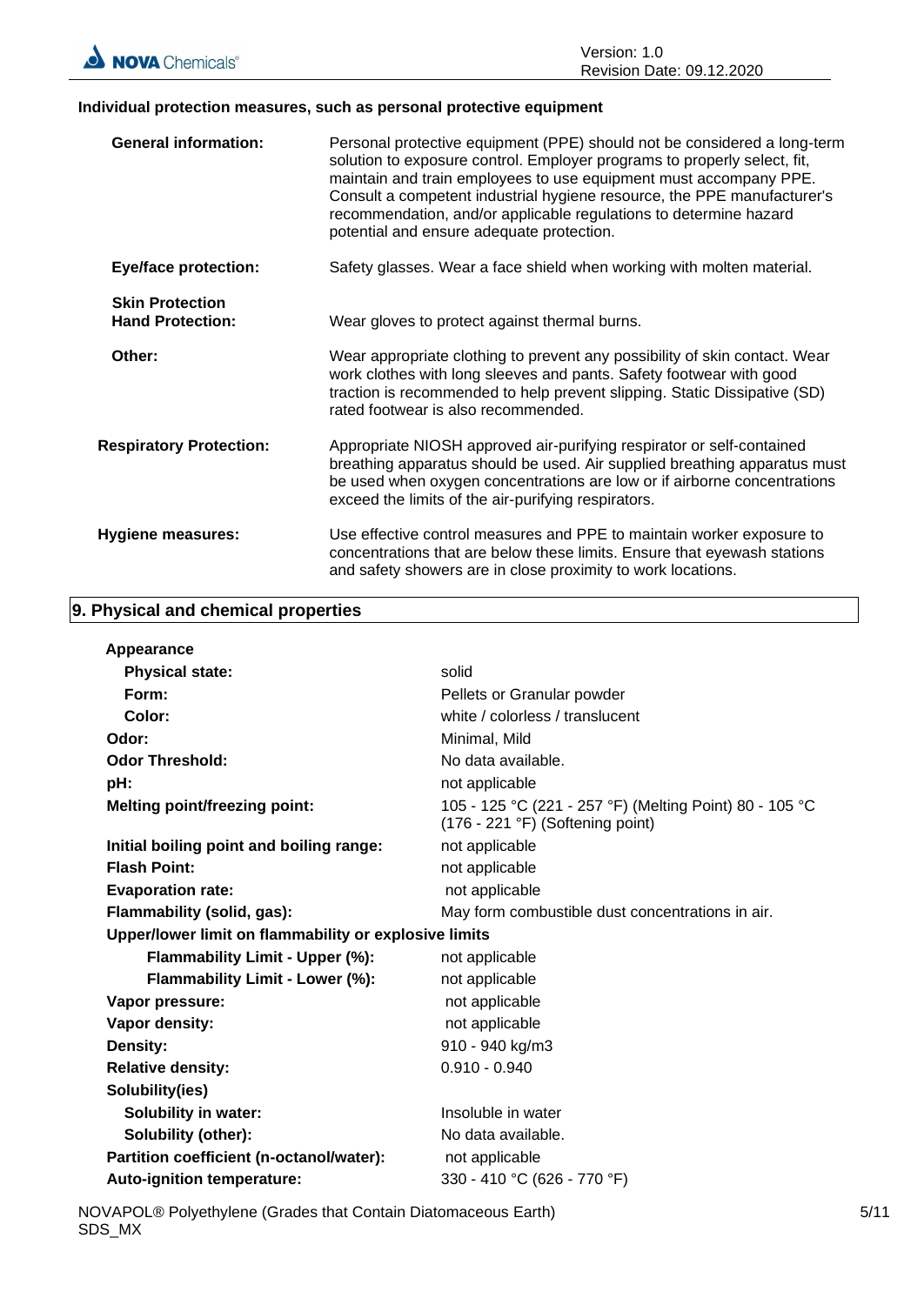

**Decomposition temperature:** > 300 °C (> 572 °F) **Viscosity:** not applicable

#### Version: 1.0 Revision Date: 09.12.2020

# **10. Stability and reactivity**

| <b>Reactivity:</b>                                 | Contact with incompatible materials. Sources of ignition. Exposure to heat.                                                                                                                                                                                                                                                 |
|----------------------------------------------------|-----------------------------------------------------------------------------------------------------------------------------------------------------------------------------------------------------------------------------------------------------------------------------------------------------------------------------|
| <b>Chemical Stability:</b>                         | Material is stable under normal conditions.                                                                                                                                                                                                                                                                                 |
| <b>Possibility of hazardous</b><br>reactions:      | Hazardous polymerization not likely to occur.                                                                                                                                                                                                                                                                               |
| Conditions to avoid:                               | Avoid exposing to heat and contact with strong oxidizing substances. Avoid<br>processing material over 300 °C (572 °F).                                                                                                                                                                                                     |
| Incompatible Materials:                            | Strong oxidizing agents. Organic solvents, ether, gasoline, lubricating oils,<br>chlorinated hydrocarbons and aromatic hydrocarbons may react with and<br>degrade polyethylene. Powdered material may form explosive dust-air<br>mixtures. Risk of dust-air explosion is increased if flammable vapors are<br>also present. |
| <b>Hazardous Decomposition</b><br><b>Products:</b> | Upon decomposition, polyethylene may emit various oligomers, waxes and<br>oxygenated hydrocarbons as well as carbon dioxide, carbon monoxide and<br>small amounts of other organic vapors (e.g. aldehydes, acrolein). Inhalation<br>of these decomposition products may be hazardous.                                       |

# **11. Toxicological information**

# **Information on likely routes of exposure**

| Inhalation:                                                                  | During processing, thermal fumes and inhalation of fine particles may<br>cause respiratory irritation. The silica, cristobalite is inextricably bound or<br>coated in the resin, which minimizes the likelihood of exposure.                             |  |
|------------------------------------------------------------------------------|----------------------------------------------------------------------------------------------------------------------------------------------------------------------------------------------------------------------------------------------------------|--|
| Ingestion:                                                                   | Ingestion of this product is not a likely route of exposure.                                                                                                                                                                                             |  |
| <b>Skin Contact:</b>                                                         | During processing, contact with powder or fines may cause mechanical<br>irritation. Molten material will produce thermal burns. The silica, cristobalite<br>is inextricably bound or coated in the resin, which minimizes the likelihood<br>of exposure. |  |
| Eye contact:                                                                 | During processing, contact with powder or fines may cause mechanical<br>irritation. Molten material will produce thermal burns. The silica, cristobalite<br>is inextricably bound or coated in the resin, which minimizes the likelihood<br>of exposure. |  |
| Symptoms related to the physical, chemical and toxicological characteristics |                                                                                                                                                                                                                                                          |  |
| Inhalation:                                                                  | Respiratory irritation.                                                                                                                                                                                                                                  |  |
| Ingestion:                                                                   | No adverse effects due to ingestion are expected.                                                                                                                                                                                                        |  |
| <b>Skin Contact:</b>                                                         | Mechanical irritation. Thermal burns. Negligible irritation of the skin based<br>on chemical structure (polymer).                                                                                                                                        |  |
| Eye contact:                                                                 | Mechanical irritation. Thermal burns. May cause mild, short-lasting<br>discomfort to eyes.                                                                                                                                                               |  |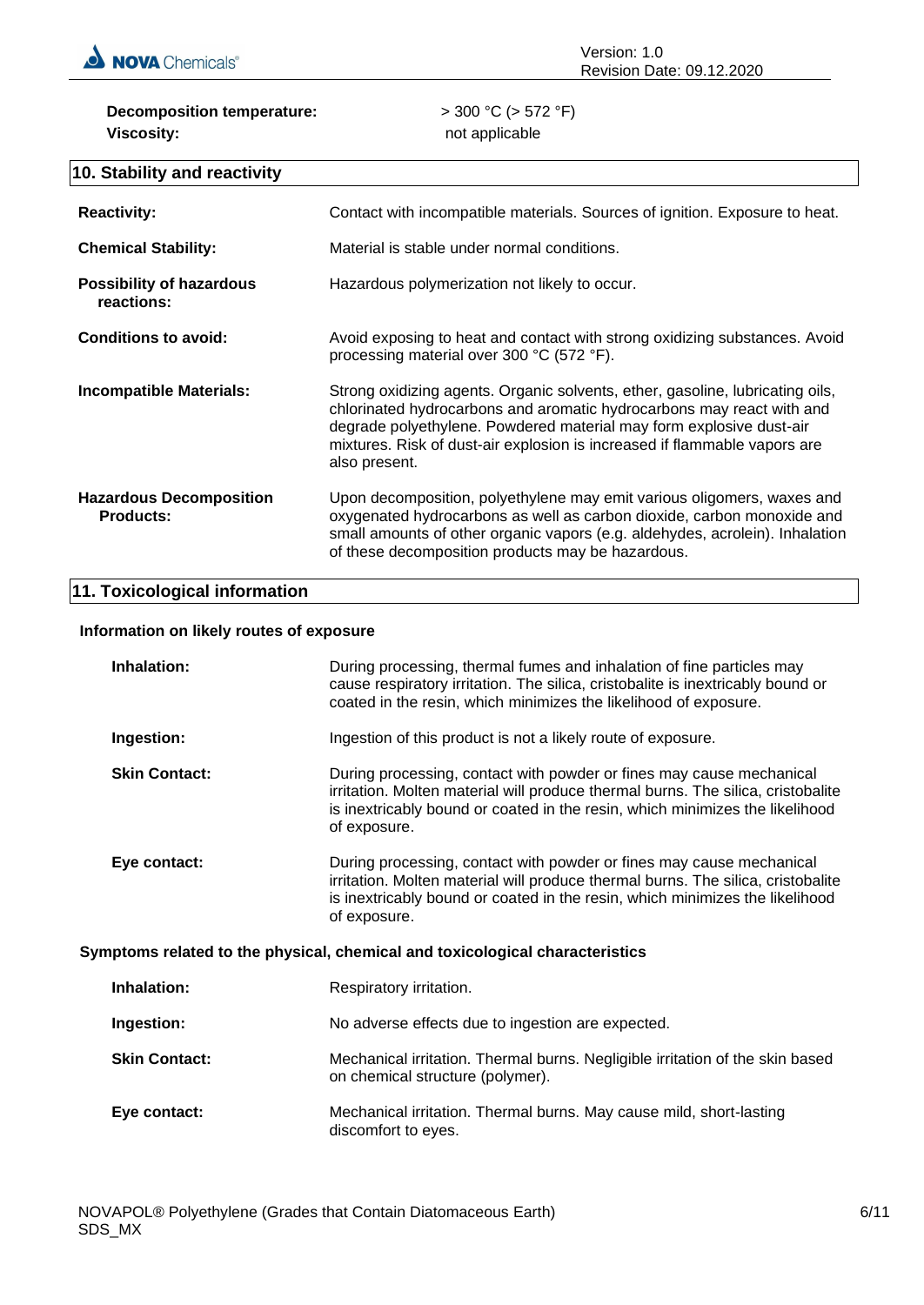#### **Information on toxicological effects**

#### **Acute toxicity (list all possible routes of exposure)**

| Oral<br><b>Product:</b>                                                      | LD50: $> 5,000$ mg/kg (estimated)                                                                                                                               |
|------------------------------------------------------------------------------|-----------------------------------------------------------------------------------------------------------------------------------------------------------------|
| Dermal<br><b>Product:</b>                                                    | Not classified for acute toxicity based on available data.                                                                                                      |
| <b>Inhalation</b><br><b>Product:</b>                                         | Not classified for acute toxicity based on available data.                                                                                                      |
| <b>Repeated dose toxicity</b><br>Product:                                    | No data available.                                                                                                                                              |
| <b>Skin Corrosion/Irritation</b><br><b>Product:</b>                          | No data available.                                                                                                                                              |
| <b>Components:</b><br>Silica, cristobalite                                   | Irritating. May cause abrasion to skin. The silica, cristobalite is inextricably<br>bound or coated in the resin, which minimizes the likelihood of exposure.   |
| <b>Serious Eye Damage/Eye Irritation</b><br><b>Product:</b>                  | No data available.                                                                                                                                              |
| <b>Components:</b><br>Silica, cristobalite                                   | Irritating. May cause abrasion to cornea. The silica, cristobalite is inextricably<br>bound or coated in the resin, which minimizes the likelihood of exposure. |
| <b>Respiratory or Skin Sensitization</b><br><b>Product:</b>                  | No data available.                                                                                                                                              |
| Carcinogenicity<br><b>Product:</b>                                           | Not classified                                                                                                                                                  |
| Silica, cristobalite                                                         | IARC Monographs on the Evaluation of Carcinogenic Risks to Humans:<br>Overall evaluation: 1. Carcinogenic to humans.                                            |
| <b>ACGIH Carcinogen List:</b><br>Silica, cristobalite                        | Group A2: Suspected human carcinogen.                                                                                                                           |
| <b>Germ Cell Mutagenicity</b>                                                |                                                                                                                                                                 |
| In vitro<br><b>Product:</b>                                                  | There are no known or reported genetic effects.                                                                                                                 |
| In vivo<br><b>Product:</b>                                                   | There are no known or reported genetic effects.                                                                                                                 |
| <b>Reproductive toxicity</b><br><b>Product:</b>                              | There are no known or reported reproductive effects.                                                                                                            |
| <b>Specific Target Organ Toxicity - Single Exposure</b><br><b>Product:</b>   | No data available.                                                                                                                                              |
| <b>Specific Target Organ Toxicity - Repeated Exposure</b><br><b>Product:</b> | No data available.                                                                                                                                              |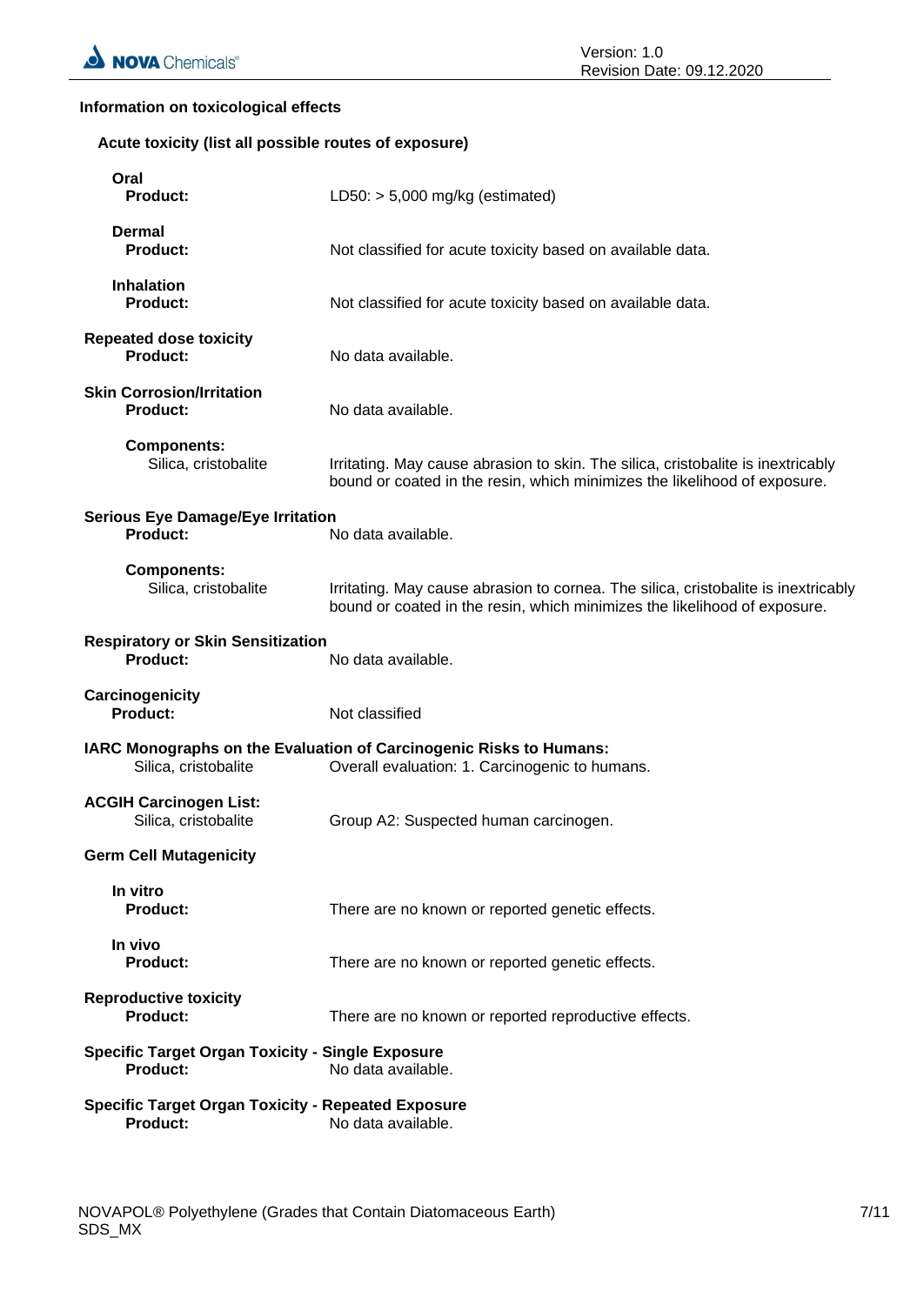| <b>NOVA</b> Chemicals®                                                                      | Version: 1.0<br>Revision Date: 09.12.2020                                                                                                                                                                                                                                                                                                                                             |      |
|---------------------------------------------------------------------------------------------|---------------------------------------------------------------------------------------------------------------------------------------------------------------------------------------------------------------------------------------------------------------------------------------------------------------------------------------------------------------------------------------|------|
| <b>Components:</b><br>Silica, cristobalite                                                  | Lungs, Respiratory system - The silica, cristobalite is inextricably bound or<br>coated in the resin, which minimizes the likelihood of exposure.                                                                                                                                                                                                                                     |      |
| <b>Aspiration Hazard</b><br><b>Product:</b>                                                 | Not classified.                                                                                                                                                                                                                                                                                                                                                                       |      |
| Other effects:                                                                              | No data available.                                                                                                                                                                                                                                                                                                                                                                    |      |
| 12. Ecological information                                                                  |                                                                                                                                                                                                                                                                                                                                                                                       |      |
| <b>General information:</b>                                                                 | NOVAPOL <sup>®</sup> resins are expected to be inert in the environment. They float<br>on water and are not biodegradable. They are not expected to<br>bioconcentrate (accumulate in the food chain) due to their high molecular<br>weight. NOVAPOL® pellets are not expected to be toxic if ingested but may<br>represent a choking hazard if ingested by waterfowl or aquatic life. |      |
| <b>Ecotoxicity:</b>                                                                         |                                                                                                                                                                                                                                                                                                                                                                                       |      |
| Acute hazards to the aquatic environment:                                                   |                                                                                                                                                                                                                                                                                                                                                                                       |      |
| <b>Fish</b><br><b>Product:</b>                                                              | LC 50 (96 h): $> 100$ mg/l                                                                                                                                                                                                                                                                                                                                                            |      |
| <b>Aquatic Invertebrates</b><br><b>Product:</b>                                             | EC 50 (Daphnia magna, 48 h): > 100 mg/l                                                                                                                                                                                                                                                                                                                                               |      |
| <b>Toxicity to Aquatic Plants</b><br>Product:                                               | EC 50 (72 h): $> 100$ mg/l                                                                                                                                                                                                                                                                                                                                                            |      |
| Chronic hazards to the aquatic environment:                                                 |                                                                                                                                                                                                                                                                                                                                                                                       |      |
| <b>Fish</b><br><b>Product:</b>                                                              | $NOEC : > 100$ mg/l                                                                                                                                                                                                                                                                                                                                                                   |      |
| <b>Aquatic Invertebrates</b><br><b>Product:</b>                                             | $NOEC : > 100$ mg/l                                                                                                                                                                                                                                                                                                                                                                   |      |
| <b>Toxicity to Aquatic Plants</b><br><b>Product:</b>                                        | $NOEC : > 100$ mg/l                                                                                                                                                                                                                                                                                                                                                                   |      |
| <b>Persistence and Degradability</b>                                                        |                                                                                                                                                                                                                                                                                                                                                                                       |      |
| <b>Biodegradation</b><br><b>Product:</b>                                                    | Not readily degradable. Under optimal oxidation conditions, >99% of<br>polyethylene will remain intact after exposure to microbial actions. Product<br>will slowly change (embrittle) in the presence of sunlight, but will not fully<br>breakdown. Product buried in landfill has been found to be stable over time.<br>No toxic degradation products are known to be produced.      |      |
| <b>BOD/COD Ratio</b><br><b>Product:</b>                                                     | No data available.                                                                                                                                                                                                                                                                                                                                                                    |      |
| <b>Bioaccumulative potential</b><br><b>Bioconcentration Factor (BCF)</b><br><b>Product:</b> | Pellets may accumulate in the digestive systems of birds and aquatic life,<br>causing injury and possible death due to starvation.                                                                                                                                                                                                                                                    |      |
| Partition Coefficient n-octanol / water (log Kow)<br>Product:                               | not applicable                                                                                                                                                                                                                                                                                                                                                                        |      |
| NOVAPOL® Polyethylene (Grades that Contain Diatomaceous Earth)<br>SDS_MX                    |                                                                                                                                                                                                                                                                                                                                                                                       | 8/11 |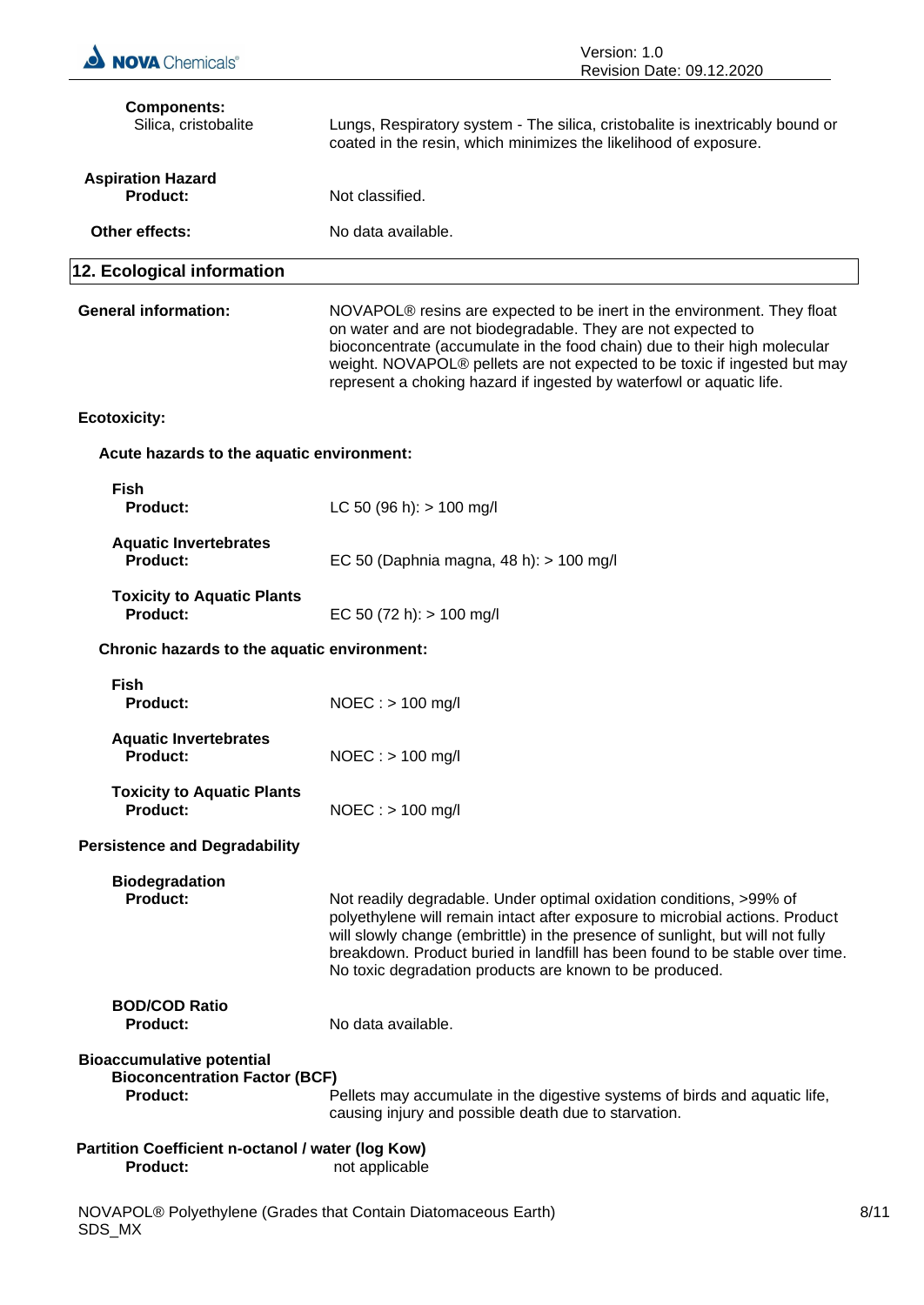| <b>NOVA</b> Chemicals®                                | Version: 1.0<br>Revision Date: 09.12.2020                                                                                                                                                                                                                                                                                                                                                                                                                                                                                                                              |
|-------------------------------------------------------|------------------------------------------------------------------------------------------------------------------------------------------------------------------------------------------------------------------------------------------------------------------------------------------------------------------------------------------------------------------------------------------------------------------------------------------------------------------------------------------------------------------------------------------------------------------------|
| <b>Mobility in soil:</b>                              | Biologically persistent. This product has not been found to migrate through<br>soils.                                                                                                                                                                                                                                                                                                                                                                                                                                                                                  |
| Other adverse effects:                                | Pellets are persistent in aquatic and terrestrial systems.                                                                                                                                                                                                                                                                                                                                                                                                                                                                                                             |
| 13. Disposal considerations                           |                                                                                                                                                                                                                                                                                                                                                                                                                                                                                                                                                                        |
| <b>Disposal instructions:</b>                         | Dispose of contents/container to an appropriate treatment and disposal<br>facility in accordance with applicable laws and regulations, and product<br>characteristics at time of disposal. Preferred disposal methods for<br>polyethylene in order of preference are: 1) clean and reuse if possible, 2)<br>recover and resell through plastic recyclers or resin brokers, 3) incinerate<br>with waste heat recovery and 4) landfill. DO NOT ATTEMPT TO DISPOSE<br>OF BY UNCONTROLLED INCINERATION. Open burning of plastics at<br>landfills should not be undertaken. |
| <b>Contaminated Packaging:</b>                        | Check regional, national and local environmental regulations prior to<br>disposal.                                                                                                                                                                                                                                                                                                                                                                                                                                                                                     |
| 14. Transport information                             |                                                                                                                                                                                                                                                                                                                                                                                                                                                                                                                                                                        |
| <b>DOT</b>                                            |                                                                                                                                                                                                                                                                                                                                                                                                                                                                                                                                                                        |
| Not regulated.                                        |                                                                                                                                                                                                                                                                                                                                                                                                                                                                                                                                                                        |
| <b>IATA</b><br>Not regulated.                         |                                                                                                                                                                                                                                                                                                                                                                                                                                                                                                                                                                        |
| <b>IMDG</b><br>Not regulated.                         |                                                                                                                                                                                                                                                                                                                                                                                                                                                                                                                                                                        |
| 15. Regulatory information                            |                                                                                                                                                                                                                                                                                                                                                                                                                                                                                                                                                                        |
|                                                       | Safety, health and environmental regulations specific for the product in question                                                                                                                                                                                                                                                                                                                                                                                                                                                                                      |
| not applicable                                        | Mexico. Substances subject to reporting for the pollutant release and transfer registry (PRTR)                                                                                                                                                                                                                                                                                                                                                                                                                                                                         |
| not applicable                                        | Mexico. Federal Law for the Control of Chemical Substances Susceptible to Diversion to<br>Manufacturing of Chemical Weapons, Appendix 1: National list of chemical substances                                                                                                                                                                                                                                                                                                                                                                                          |
| Wetlands (NOM-001-ECOL)<br>none                       | Mexico. Wastewater Discharges - Maximum Limits into Coastal Waters, Dams, Rivers, Soil and                                                                                                                                                                                                                                                                                                                                                                                                                                                                             |
| not applicable                                        | Mexico. Hazardous Chemicals (NOM-028-STPS-2012, System for administration of workplace safety in<br>the process and critical equipment for handling hazardous chemicals, Appendix A, Table A.I)                                                                                                                                                                                                                                                                                                                                                                        |
| not applicable                                        | Mexico. Narcotic Drugs List (General Health Law, Articles 234 & 239, Feb. 7, 1984)                                                                                                                                                                                                                                                                                                                                                                                                                                                                                     |
| not applicable                                        | Mexico. Psychotropic Drugs (General Health Law, Feb. 7, 1984, Articles 245 & 254 Bis)                                                                                                                                                                                                                                                                                                                                                                                                                                                                                  |
| <b>Inventory Status</b><br>Canada DSL Inventory List: | On or in compliance with the inventory                                                                                                                                                                                                                                                                                                                                                                                                                                                                                                                                 |
| US TSCA Inventory:                                    | On or in compliance with the inventory                                                                                                                                                                                                                                                                                                                                                                                                                                                                                                                                 |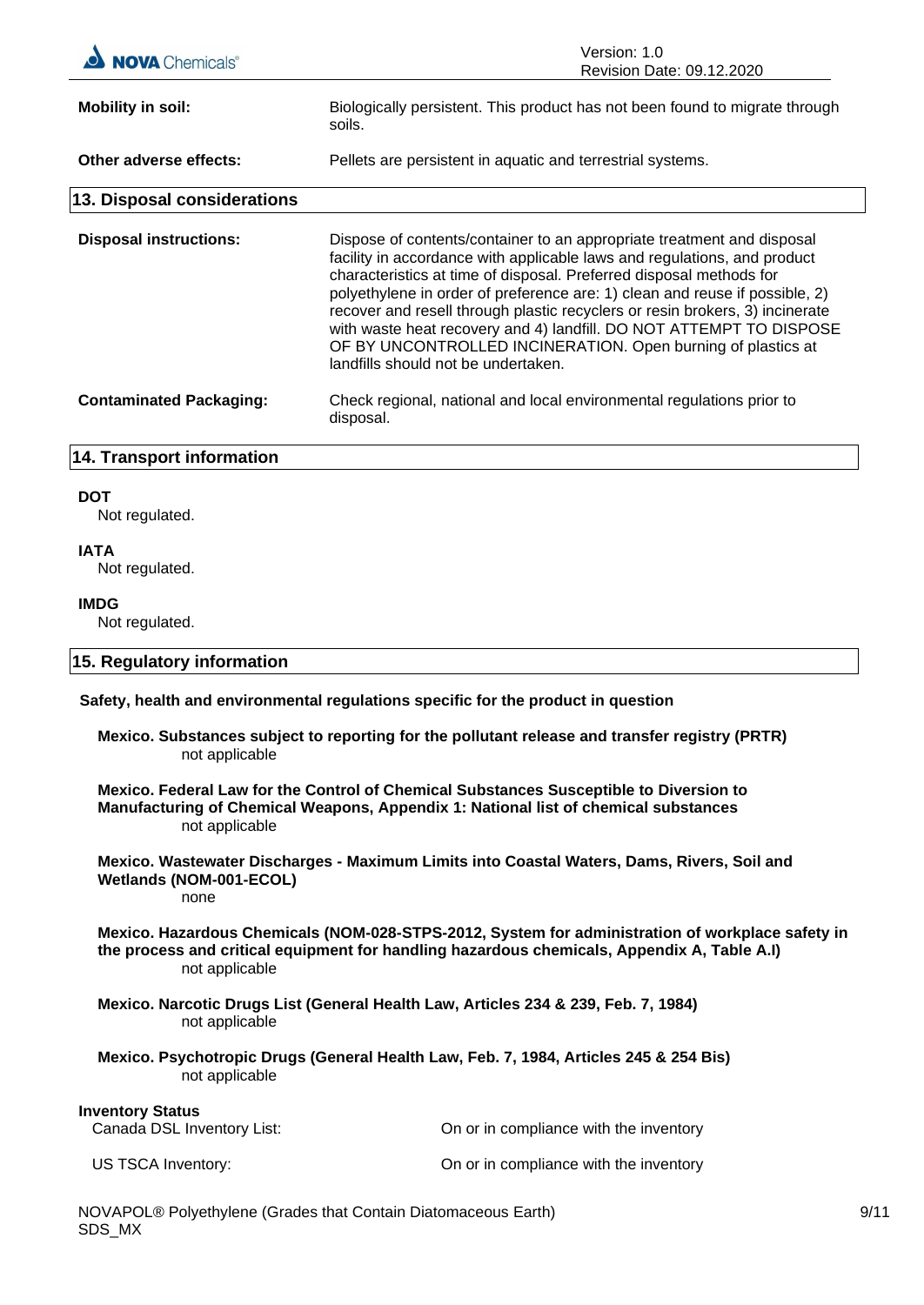

# **16. Other information, including date of preparation or last revision Issue Date:** 09.12.2020 **Revision Information:** 09.12.2020: SDS Update **Version #:** 1.0 **Abbreviations and acronyms:** ACGIH = American Conference of Governmental Industrial Hygienists; BOD = Biochemical Oxygen Demand; CAS = Chemical Abstracts Service; CERCLA = Comprehensive Environmental Response, Compensation, and Liability Act; CFR = Code of Federal Regulations; DOT = Department of Transportation; EPA = Environmental Protection Agency; FDA = Food and Drug Administration; GHS = Globally Harmonized System for the Classification and Labelling of Chemicals; IARC = International Agency for Research on Cancer; IATA = International Air Transport Association ICAO = International Civil Aviation Organization; IMDG = International Maritime Dangerous Goods; Kow = Octanol/water partition coefficient; LD50 = Lethal Dose 50%; NJTSR = New Jersey Trade Secret Registry; NTP = National Toxicology Program; OSHA = Occupational Safety and Health Administration; PPE = Personal Protective Equipment; RCRA = Resource Conservation and Recovery Act; SARA = Superfund Amendments and Reauthorization Act; SCBA = Self Contained Breathing Apparatus; SDS = Safety Data Sheet; SEPA = State Environmental Protection Administration; TSCA = Toxic Substances Control Act; TWA = Time Weighted Average **Further Information:** Exposure to the Hazardous Combustion and Decomposition Products as described in the SDS, Sections 5 and 10, may be linked with various acute and chronic health effects. These effects include irritation of eyes and upper respiratory tract primarily from the aldehydes, breathing difficulties, systemic toxicity such as liver, kidney, and central nervous system effects. NOVA Chemicals has monitored worker exposures to emissions during commercial-scale processing of polyethylene. Concentrations of hazardous decomposition products were determined to be well below established exposure limits in the workplace. "Quantitation of Employee Exposure to Emission Products Generated By Commercial-Scale Processing of Polyethylene" is available in the Am. Ind. Hyg. Assoc. J. 56:809-814 (1995) and "Quantification of Emission Compounds Generated During Commercial-Scale Processing of Advanced SCLAIRTECH™ Polyethylene" is available in the Journal of Plastic Film & Sheeting Volume 26 Issue 2, April 2010. For information on ventilation considerations for the control of volatile air contaminants from polyethylene, please request a copy of NOVA Chemicals' publication, "Ventilation Guidelines for Heat-Processing Polyethylene Resins". For additional information on unloading hopper cars containing plastic resins, refer to NOVA Chemicals' publication, "Hopper Car Unloading Guide". For information on processing properties, selection of NOVAPOL resin grades, refer to the NOVAPOL Product Data Sheets available on our web site, under Products & Applications: http://www.novachemicals.com. For additional information on preventing pellet loss, refer to published plastic industry publications and resources under 'Operation Clean Sweep'; now downloadable from the web at http://www.opcleansweep.org/. Polyethylene fines and dust particles are listed as a Class I combustible dust by the National Fire Protection Association (see NFPA-68, Table F.1 (e)). For additional information on control of static and minimizing potential dust and fire hazards, refer to NFPA-654, "Standard for the Prevention of Fire and Dust Explosions from the Manufacturing, Processing and Handling of Combustible Particulate Solids, 2013 Edition". Explosivity testing was done on one NOVAPOL® LLDPE, one LDPE and one HDPE resins with Pmax = 4.8-5.7 bar, Kst = 12-17 (bar m/s) and Minimum Ignition Energy (MIE) = 1000-10,000; dust explosion class = St 1; this data